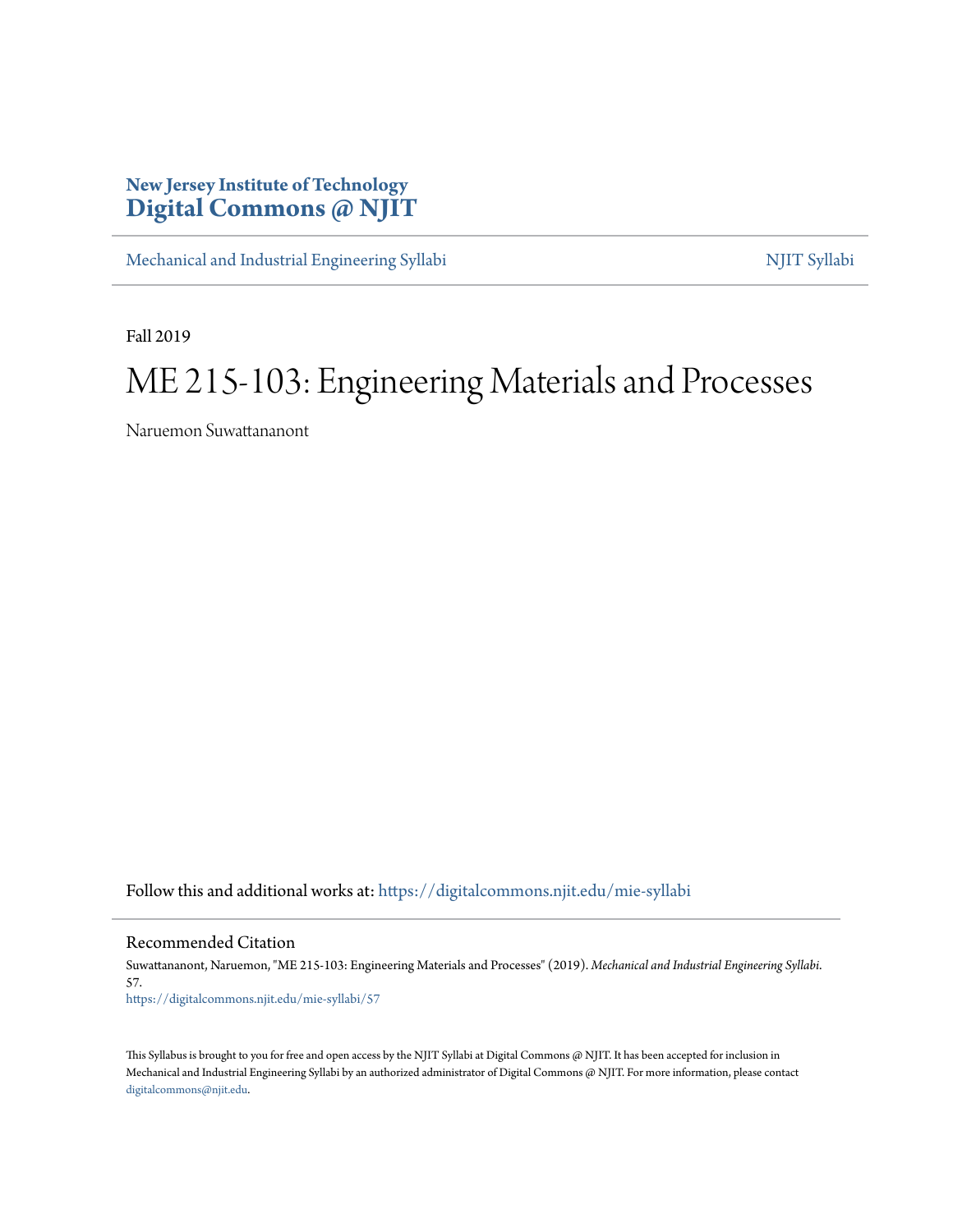# Mechanical Engineering NEW JERSEY INSTITUTE OF TECHNOLOGY ME215 Engineering Materials and Processes Course Syllabus and Guidelines Fall 2019

(Updated: August 29, 2019)

It is the responsibility of the student to read and understand this course syllabus. This syllabus is subject to change and may be updated throughout the semester.

#### Course Description

This course introduces the student to a combined lecture and laboratory related to engineering materials and processes. Engineering materials considered include, but are not limited to, metals, ceramics, and polymers. Processes, and how they affect properties, include but are not limited to, the formation of a part from a molten/particle state, forming, material removal, heat treatment, and additive manufacturing. Laboratory exercises involve, but are not limited to, basic machine tools, measurements, microstructure identification, and computer controlled equipment.

#### Credits and Contact Hours

This course is 3 credits, with 2 lecture contact hours and 2 laboratory contact hours.

| <b>Section</b>     | Lecture                     | Lab                     |
|--------------------|-----------------------------|-------------------------|
| $001 \& H M1$      | Mon. 8:30-10:35 CKB222      | Fri. 1:45-3:50 MEC232   |
| 003                | Mon. 11:30-1:35 CULM LECT 3 | Tue. 1:00-3:05 MEC232   |
| 005                | Mon. 1:00-3:05 FMH106       | Wed. 12:15-2:20 MEC232  |
| 007                | Mon. 1:00-3:05 MEC221       | Thu. 1:45-3:50 MEC232   |
| $009 \; \& \; HM3$ | Mon. 8:30-10:35 CKB220      | Thu. 10:00-12:15 MEC232 |
| 011                | Mon. 10:00 - 12:05 CKB341   | Tue. 10:00-12:05 MEC232 |
| 101                | Mon. 5:45-7:40 MEC224       | Mon. 7:50-9:45 MEC232   |
| 103                | Wed. 5:45-7:40 CULM LECT 3  | Wed. 7:50-9:45 MEC232   |

#### Class Times

#### **Instructors**

| Section(s)      | Instructor                                        | Office | Email                           |
|-----------------|---------------------------------------------------|--------|---------------------------------|
| 001 & HM1 & 003 | Prof. Veljko Samardzic                            |        | MEC325 samardzi@njit.edu        |
| $005 \& 011$    | Prof. Conrad Koeneke                              |        | $MEC324$ cjk24@njit.edu         |
| 007             | Prof. Nikola Bosnjak                              |        | MEC324 nsb35@njit.edu           |
| 009 & HM3       | Prof. Shawn Chester                               |        | MEC305 shawn.a.chester@njit.edu |
| $101 \& 103$    | Prof. Naruemon Suwattananont MEC324 ns48@njit.edu |        |                                 |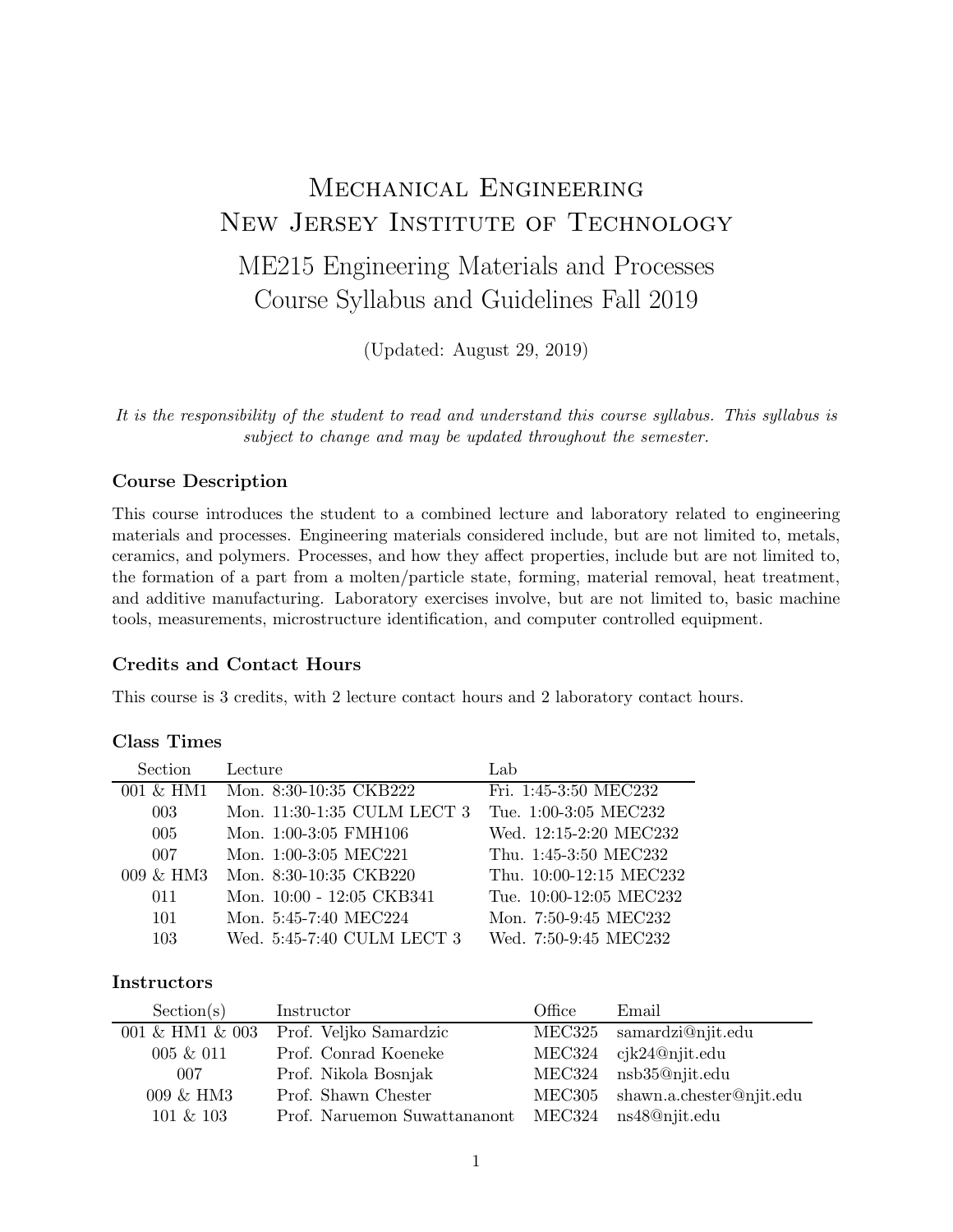## Teaching Assistants

| Abhishek Mukherjee (am2455@njit.edu) Keven Alkhoury (ka989@njit.edu) |                                   |
|----------------------------------------------------------------------|-----------------------------------|
| Patrick Thompson (pbt6@njit.edu)                                     | Yassine Tissaoui (yt277@njit.edu) |

## Office Hours

Instructors will inform their section(s) of their office hours in the class. Also, office hours for individual instructors are posted in the department office.

## **Prerequisites**

CHEM 126 or CHEM 122.

## **Text**

(Required text) J.T. Black, R.A. Kohser. DeGarmo's Materials and Processes in Manufacturing, 13th Ed., John Wiley & Sons lnc., 2019.

(Lab manual) ME 215A: R. Dubrovsky: Engineering Materials and Processes. (Available on Canvas.)

## Communication

This course will make use of Canvas for dissemination and collection of various materials. Also, you will be regularly contacted via email at your NJIT email address.

## Repeat Students

Students repeating the course are required to repeat the entire course. Assignments, laboratory practices, exams, and laboratory reports cannot be transferred from previous semesters.

## Honors Students

For those registered for an honors section of this course, an extra laboratory and corresponding report will be assigned to earn honors credit. The specific date of the honors lab will be determined in the later half of the course.

### Course Learning Objectives and Performance Criteria

Students are expected to gain a basic working knowledge of engineering materials and manufacturing processes, through combined lecture and laboratory exercises. The specific objectives and performance criteria are:

- 1. Design new alloys, or select an alloy for a required application. Evaluated on exams and reports: 80% of the students will earn a grade of 75% or better.
- 2. Select a desired material based on the design. Evaluated on exams and reports: 80% of the students will earn a grade 75% or better.
- 3. Describe the mechanical properties of different engineering materials. Evaluated on reports and the library research assignment: 80% of the students will earn a grade of 75% or better.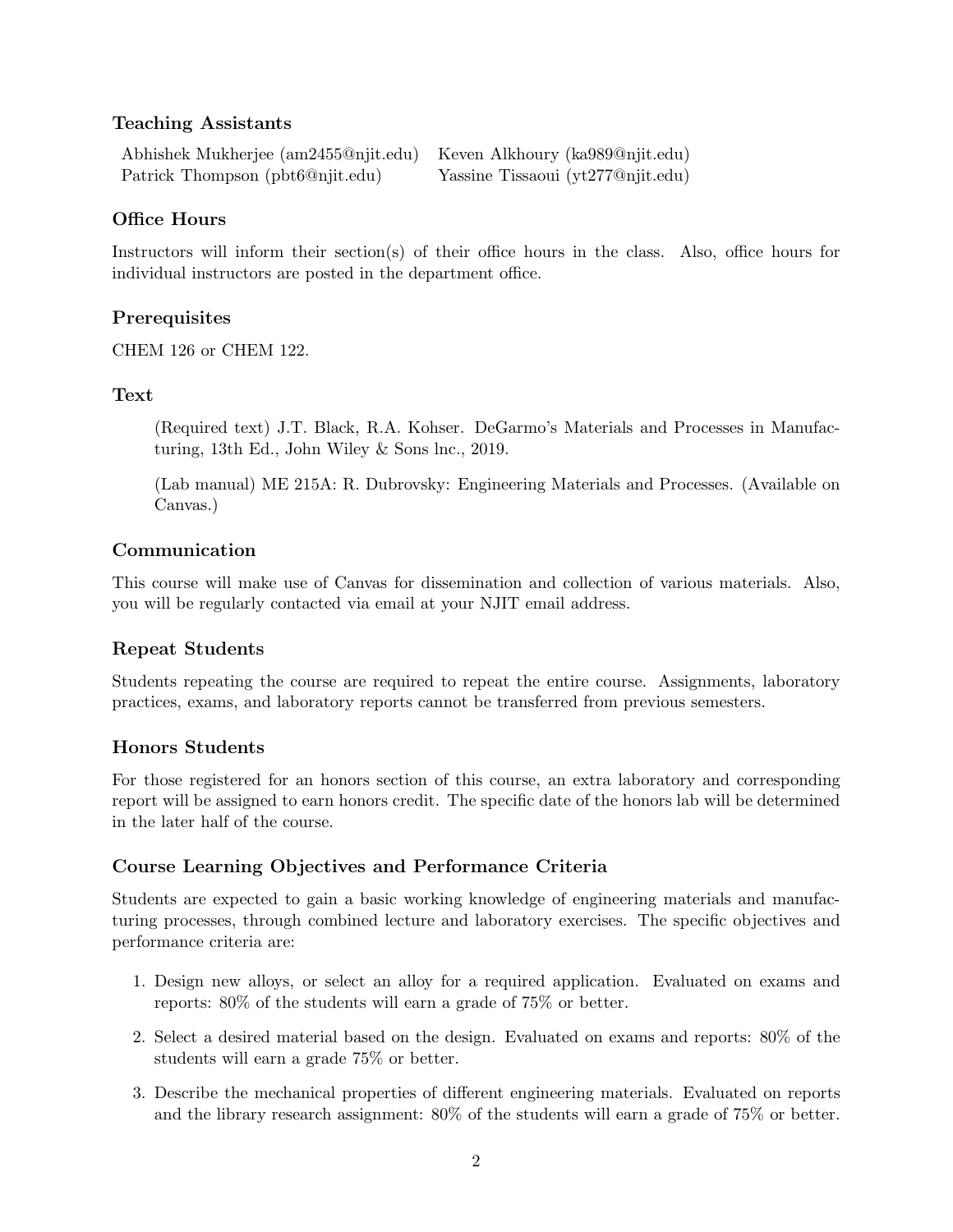- 4. Select a material and sequence of manufacturing processes for a desired application. Evaluated on reports: 80% of the students will earn a grade 75% or better.
- 5. Plan the sequence of operations in order to achieve final part configuration. Evaluated on reports: 80% of the students will earn a grade 75% or better.
- 6. Explain the manufacturing process required for achieving desired part configuration. Evaluated on exams: 80% of the students will earn a grade of 75% or better.
- 7. Define tolerances, allowance, and the difference between clearance and allowance. Evaluated on exams and reports: 80% of the students will earn a grade 75% or better.
- 8. Select the required tolerance using tables in the system of limits and fits. Evaluated on exams and reports: 80% of the students will earn a grade 75% or better.
- 9. Use different measuring tools and equipment to take readings from them with required accuracy. Evaluated on lab exercises and reports: 80% of the students will earn a grade 75% or better.

#### Exams

For all day sections Exams 1 and 2 will be common exams that take place on Monday 4:15-5:45pm, Exam 1 will be on  $9/30$ , and Exam 2 will be on  $11/4$ , and the room assignments will be announced in class. For evening sections exams will be held at the regular time and regular room following the syllabus weekly schedule. The final exam will also be a common exam, the time and place announced by the registrars office. For conflicts, we follow the NJIT policy for final exams provided online. The policy generally indicates that the course with the higher numerical value takes place during the regularly scheduled period.<sup>[1](#page-3-0)</sup>

The NJIT honor code will be upheld and any violations will be brought to the attention of the dean of students. Only non-programmable calculators are allowed during exams. Mobile phones, smart watches, programmable calculators, and similar electronic devices are expected to remain out of sight  $-$  the sight of a mobile phone, smart watch, or programmable calculator during an exam results in a grade of F for the class. The exam materials consist of two documents, a question booklet, and an answer sheet. Please note the answer sheet is the only thing that will determine the grade, not what is in the exam booklet. Also, failure to show for an exam results in a grade of zero, unless the dean of students contacts the instructor, and a decision is made otherwise. Employment is not considered a valid reason for missing an exam, and no makeup exams will be given.

In the case that a student is absent (or expects to be absent) for an exam, the following actions are required in order for that exam grade to be non-zero:

1. The student should write an email to the professor indicating that he/she is going to contact the dean of students office about their absence from the exam. Those expecting official travel (i.e., athletes, academic conferences, etc.) must notify the professor and the dean of students office at least 2 weeks prior to the exam. In extreme cases (i.e., unforeseen sickness, death, etc.) the student must notify the professor and dean of students office within 48 hours after the originally scheduled exam time. In the email sent to the dean of students office, students should at a minimum include the following: (i) name; (ii) ID number; (iii) course and section; (iv) professor's name and email; (v) regularly scheduled exam time; (vi) evidence for absence.

<span id="page-3-0"></span><sup>&</sup>lt;sup>1</sup>This paragraph does not apply to summer courses, where exam details are handled in each class.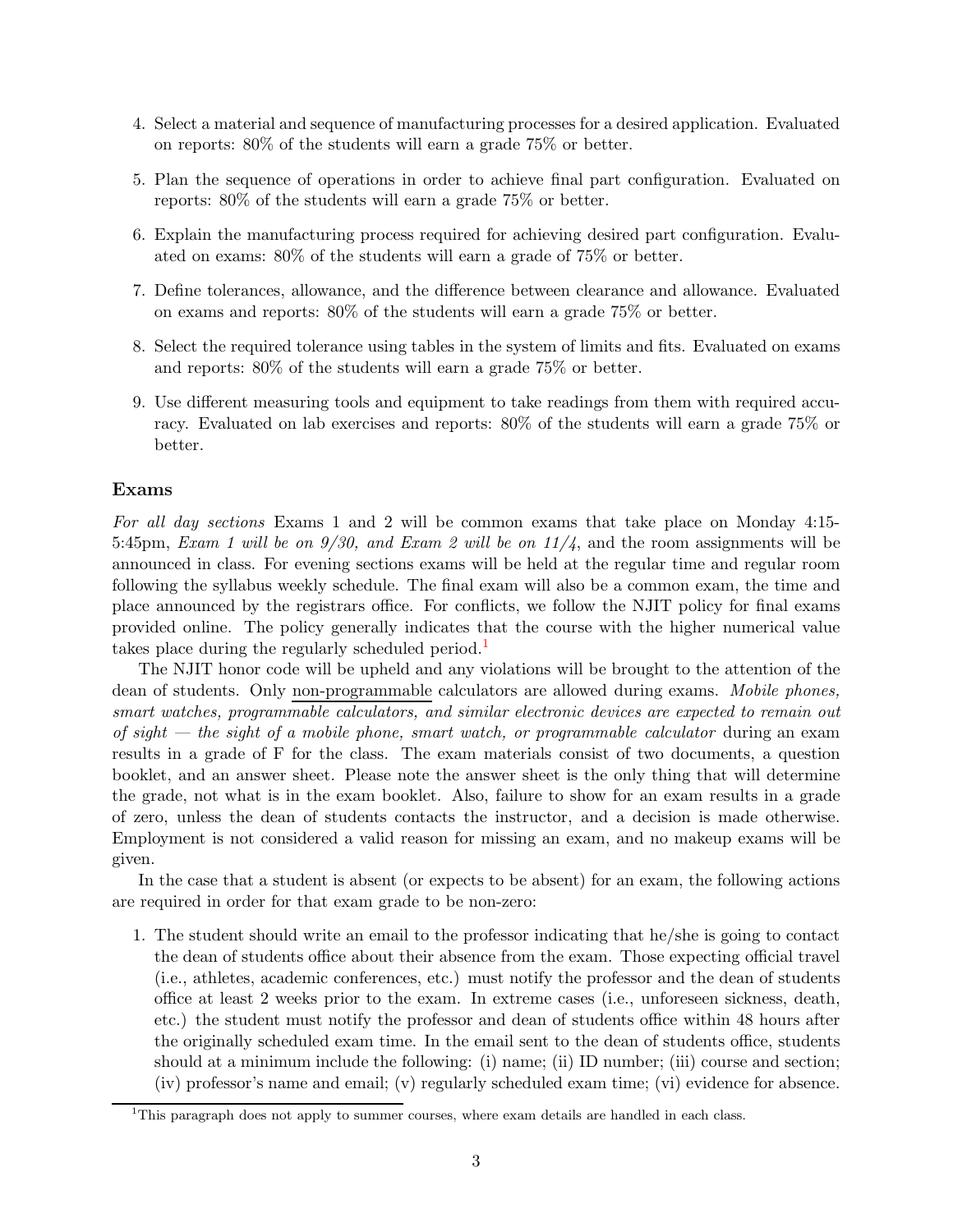- 2. Upon receiving notice from the dean of students office, the professor will contact the course coordinator and provide the relevant information.
- 3. Since it is likely that multiple students across different sections are in a similar situation, the course coordinator will make a decision that is equitable to everyone involved.

#### Laboratory and Laboratory Reports

Safety in the laboratory is a high priority – students are required to wear safety glasses at all times in the laboratory an experiment is being performed.

Laboratory attendance is mandatory, students are required to complete all laboratory practices and submit all corresponding laboratory reports to pass the course. Further, if more than 15 minutes late, credit will not be given for that laboratory practice and a makeup must be taken (more details below). Pre-lab quizzes are given in the first 15 minutes, these simple quizzes serve to take attendance, as well as ensure that students have read the manual prior to the lab. Students that miss a laboratory practice are required to makeup that experiment by going to another section that semester (see the details below). Employment is not considered a valid reason for missing lab.

Laboratory reports are due one week (specifically five working days, e.g., a lab experiment completed on a Monday, is typically due the following Monday) after the experiment is finished. Lab reports are to be *submitted electronically via Canvas as a single PDF file. Any other method* is not an appropriate method to submit, and therefore not graded. Each day a laboratory report is late 10% is taken off the maximum allowable grade. Therefore a perfect lab report will get 50% credit if it is submitted 5 days late. After 10 days the report will have zero value, however will show on the record as being submitted. Keep in mind that holidays and weekends are not ignored in the late policy, they count as days.

For lab reports, lateness is defined through the following example:

Suppose a report is due at 11:30am on Wednesday, if submitted anytime prior to 11:30am Wednesday full credit is given for what the student earns, so an  $80/100$  remains  $80/100$ . If submitted 2:00pm on Wednesday, it is late within the span of one day and therefore 10% is subtracted based on what the student earns, so an 80/100 becomes 70/100. If If submitted at 9:12am on Thursday, it is late within the span of one day and therefore 10% will be subtracted based on what the student earns, so an 80/100 becomes 70/100. If submitted at 2pm on Monday, it is late within 3 working days and therefore 30% is subtracted based on what the student earns, so an  $80/100$  becomes  $50/100$ . If If submitted at 2pm on Wednesday the following week, it is late within the span of 5 days and therefore 50% will be subtracted based on what the student earns, so an 80/100 becomes 30/100.

Lastly, past experience has shown a few students will knowingly submit an entirely incorrect document in an attempt to circumvent the policy that the lack of a submission leads to a failure. The course coordinator is the only person responsible to determine if a report was submitted in good faith or not. A report that has been deemed submitted not in good faith will be marked as if it were never submitted.

Makeup labs: For a makeup, the makeup lab needs to be reserved online, and the provided makeup form must be attached to the submitted lab report so proper attendance my be kept. The makeup reservation is a google form that is only available with your NJIT UCID. The link may be found on Canvas, and it asks for details about what was missed and when you intend to make it up.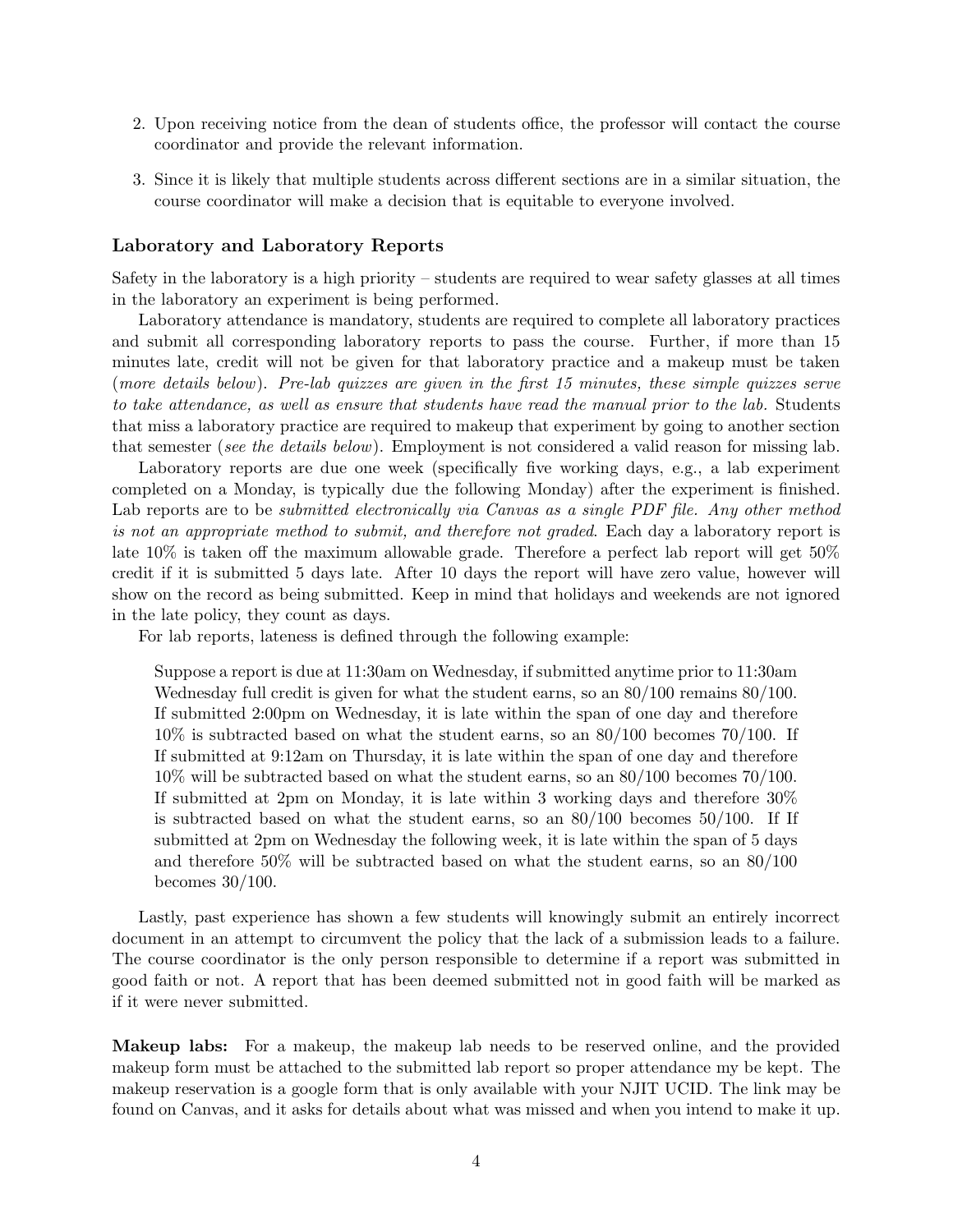After submission, your reservation is saved to a spreadsheet and an email sent to the instructors. The makeup form must be completed in full prior to the student leaving the makeup lab. A makeup lab report is due one week (again, specifically five working days) after the makeup lab is completed.

Here are a few example cases to ensure clarity of the policy, in cases 1 and 2 everything goes as scheduled, however in cases 3 - 5, a lab is missed.

- 1. A student goes to a lab on  $10/1$ , and the lab is finished. The report is then due one week later at the start of lab on 10/8.
- 2. A student goes to a lab on  $10/1$ , and it is part 1 of a two part experiment. The student returns on 10/8 and part 2 of the lab is finished. The report is then due one week later at the start of lab on 10/15.
- 3. A student misses a lab on  $10/1$ . That student then goes to a makeup lab on  $10/21$  in a different section. The report is due one week later on 10/28 with the makeup form attached.
- 4. A student goes to lab on 10/1, and it is part 1 of a two part experiment. That student misses part 2 of a lab on 10/8. That student then goes to a makeup lab on 10/21 for part 2 in a different section. The report is due one week later on 10/28 with the makeup form attached.
- 5. A student misses lab on 10/1, and it is part 1 of a two part experiment. The student goes to part 2 of a lab on 10/8 as scheduled. That student then goes to a makeup lab on 10/21 for part 1 with a different section. The report is due one week later on 10/28 with the makeup form attached.

Makeup labs can be attended throughout the semester, as the previous examples showed. Typically a student needs to refer to the lab schedule and find another section that will perform that laboratory at a time in the future. However, if the last laboratory was missed, or no other time exists, then there is no other section to attend. Accordingly, there will be two days set aside at the end of the semester for makeup labs, with a set of labs running in the day and that same set in the night. To ensure that we have adequate resources in place (instructors, TA's, supplies, etc.) we will only run a particular lab, at a particular time if it has been reserved. Details will be worked out after the second exam of the semester.

#### HW assignments

Homework is regularly assigned and the questions for the entire semester are posted at the end of this syllabus. Assignments will be collected via Canvas only, and a random sample of assignments will be graded at various times throughout the semester. The solutions to these assignments will not be posted, they will only discussed in the class.

### Grading

Note that late assignments, reports, etc., will not be accepted after the last day of class for the semester (i.e., the university wide last day of class, not the last day of lecture for your section). The weights shown in the table will be used in determination of the final course grade. Alongside are the letter grades and their corresponding description as written in the university undergraduate academic policy.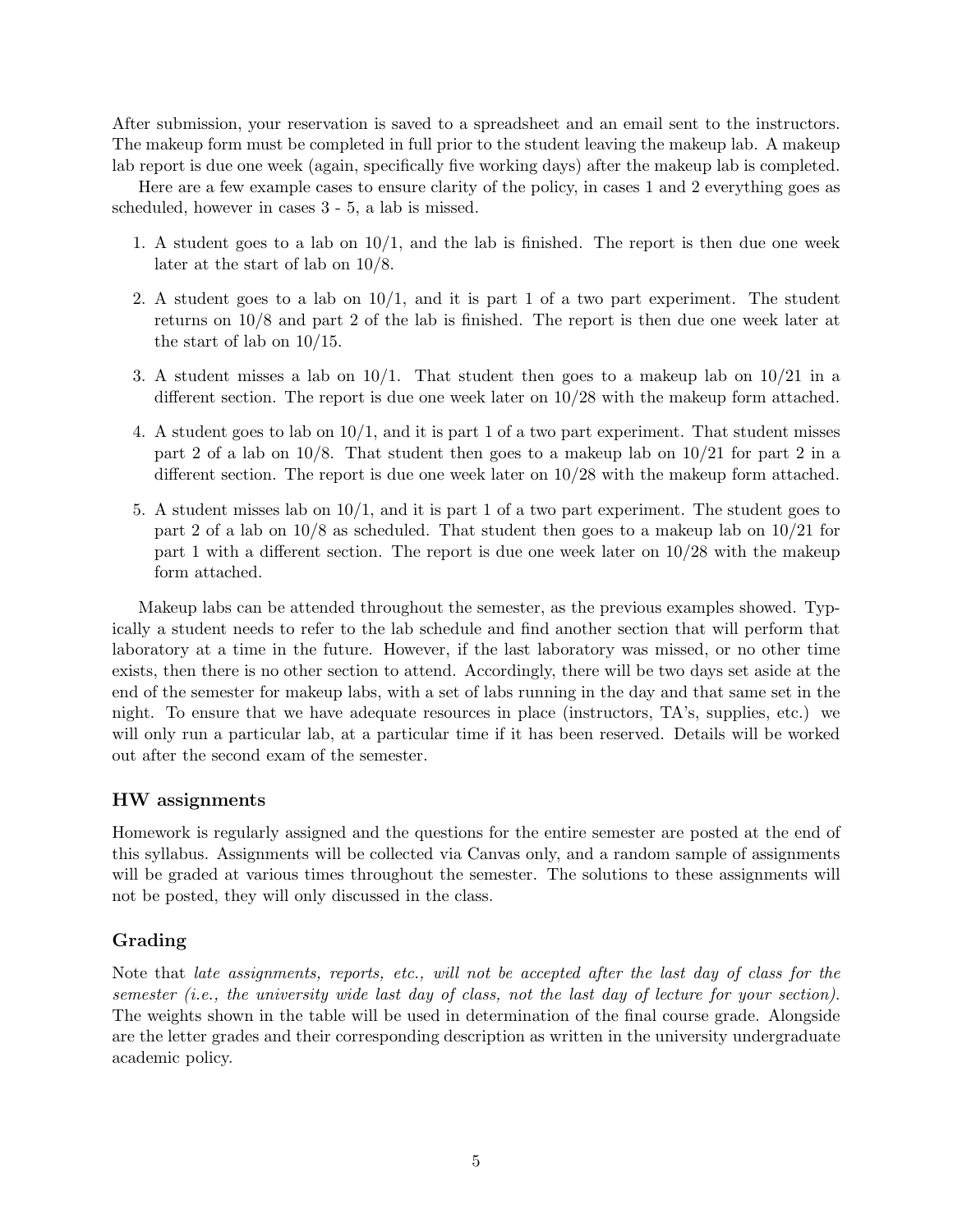| Exam 1: $20\%$                                                                                                  |                                   | А            | Superior     |
|-----------------------------------------------------------------------------------------------------------------|-----------------------------------|--------------|--------------|
|                                                                                                                 |                                   | $B+$         | Excellent    |
| Exam 2: 20%                                                                                                     |                                   | $\mathbf{B}$ | Very Good    |
| Final Exam: $25\%$                                                                                              |                                   | $C+$         | Good         |
| $\begin{tabular}{c} \bf {Reports} \\ \bf {Pre-lab~quiz} \end{tabular} \Big\} \\ \text{ Laboratory:} \quad 30\%$ |                                   |              | C Acceptable |
|                                                                                                                 | HW/Library/Participation/etc.: 5% | $\Box$       | Minimum      |
|                                                                                                                 |                                   | F            | Inadequate   |

In addition, an inability to meet 40% of the course objectives described previously will result in a grade of F regardless of performance. For example, any student that is unable to meet 4 out of the 9 listed performance criteria will be considered to have inadequate understanding of the course material — and therefore will earn a grade of  $F$ . Also, as mentioned previously an inability to submit or attend all labs will result in a failure regardless of performance. And note that external factors (such as level of effort, ability in other courses, time management, etc.) are typically not considered in the computation of grades.

In semesters where multiple sections of the course are running, for fairness and consistency, the final assigned grades will be determined among all sections at once. That implies that any curve will be computed among all sections, not just a single section. Any disagreement over grades must be brought to the attention of the instructor no later than the first two weeks of the following semester, grades will not be altered after that. Further, final grades are typically not discussed via email, an appointment should be made.

#### Academic integrity

Academic Integrity is the cornerstone of higher education and is central to the ideals of this course and the university. Cheating is strictly prohibited and devalues the degree that you are working on. As a member of the NJIT community, it is your responsibility to protect your educational investment by knowing and following the academic code of integrity policy that is found [here.](http://www5.njit.edu/policies/sites/policies/files/academic-integrity-code.pdf)

Please note that it is the professional obligation and responsibility of faculty to report any academic misconduct to the Dean of Students Office. Any student found in violation of the code by cheating, plagiarizing, using any online software inappropriately, or other forms of dishonesty in academics will result in disciplinary action. This may include a failing grade of F, and/or suspension or dismissal from the university. If you have any questions about the code of Academic Integrity, please contact the Dean of Students Office at dos@njit.edu.

#### Requirements

In order to ensure fairness and consistency among all sections of ME215, the following requirements and expectations are meant to ensure that all sections are equivalent, and everyone is treated equally and fair.

Requirements for Instructors Instructors will not fall behind the schedule posted on the syllabus for lecture, as well as the lab schedule (with the exception of officially cancelled days). Exam question booklets will be held for one year, while answer sheets are returned to the student immediately. It is the instructors responsibility to take and maintain attendance for all laboratory periods. Instructors are expected to remain in the laboratory for the entire laboratory period, the instructor is the responsible person for the people and equipment. If an instructor is sick or otherwise unavailable for a lab, then arrangements should be made to have someone cover since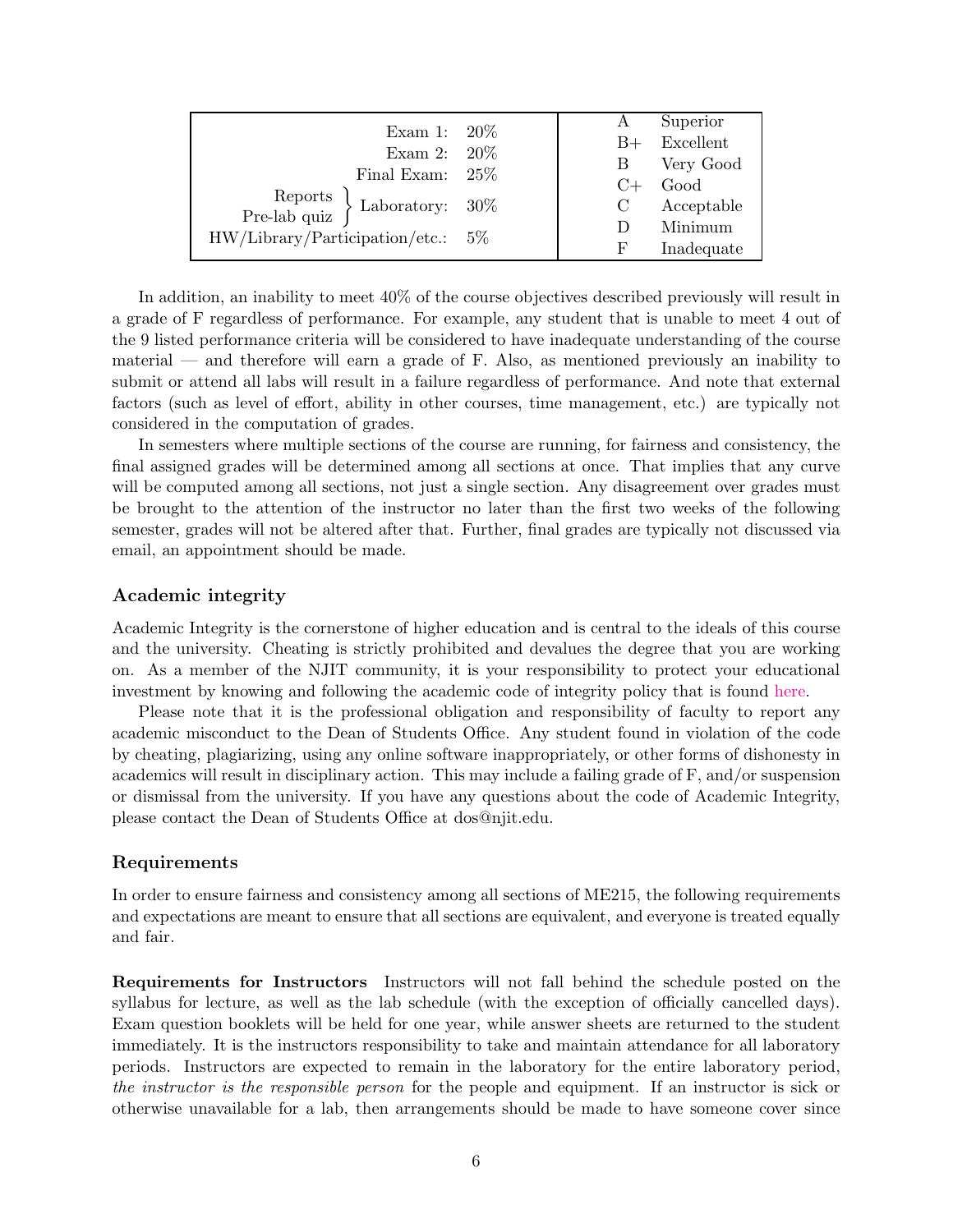the schedule shouldn't be changed unless due to official school closures. When a student from section "A" is doing a makeup lab in section "B" that student will have a pre-lab quiz and makeup form. The instructor should place the completed pre-lab quiz in the mailbox of the professor for the student's regular section. This allows the instructor of the regular section to confirm the new report deadline to account for the makeup. The course coordinator will arrange for two laptops for use with all lab class periods with media services. All instructors (and TA's) should meet at the start of the semester to coordinate.

Requirements for TA's The TA's will input the due dates for lab reports on Canvas, including those for makeup labs. Have lab reports graded and returned one week after receipt of student submission. Do not override the prescribed late policy for reports described here previously. Reports with incomplete cover pages should not be accepted for submission. Obtain the laptops from media services before the lab period starts, and return them when the lab period is finished (before 9pm for night classes). The most senior TA and the course coordinator will determine the specific lab schedule every semester. For new TA's, they should attend to prior classes for practical experience. All TA's should meet with the instructors at the start of the semester to coordinate.

Requirements for students Prior to the start of the lab class period, print a hard copy of the lab manual, read it, and bring it to the lab class period. Ensure that you have taken the pre-lab quiz for attendance. The student is responsible to attend all labs, and complete all reports since they are mandatory. As soon as possible after missing a lab, it is the responsibility of the student to fill out the online makeup lab reservation form to arrange for a makeup lab, and also to bring a hardcopy of the makeup form for signatures, so that proper credit can be received. It is the responsibility of the student to inform the dean of students of any missed exam or other mandatory materials. Employment is not considered a valid reason for missing an exam, class, lab, or any portion of the class. If you feel you are not going to pass this course, please reach out to your instructor with adequate time before the drop date.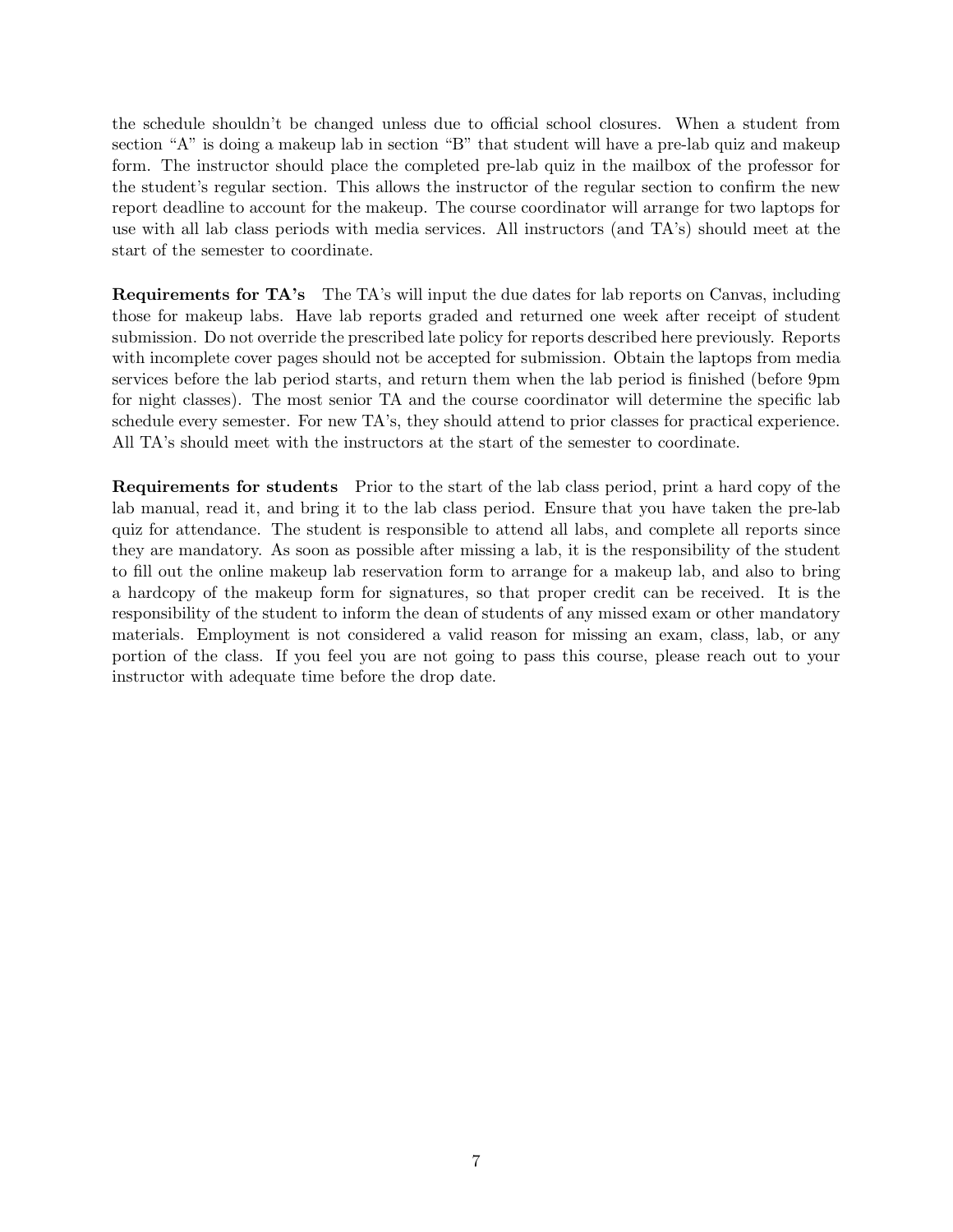# Tentative Lecture Schedule

Section schedules are color coded as follows: 001 & HM1; 003; 005; 007; 009 & HM3; 011; 101; 103; and labelled by "section number"-"lecture number" in the calendar below. Note that the schedule may be changed due to unforeseen circumstances such as weather closings.

| MONDAY                                 | TUESDAY           | WEDNESDAY         | THURSDAY     | FRIDAY      |
|----------------------------------------|-------------------|-------------------|--------------|-------------|
| 9/2/19                                 | 9/3/19            | 9/4/19            | 9/5/19       | 9/6/19      |
| Labor Day                              |                   | $103 - 1$         |              |             |
| 9/9/19                                 | 9/10/19           | 9/11/19           | 9/12/19      | 9/13/19     |
| 001-1 003-1 005-1                      |                   | $103 - 2$         |              |             |
| 007-1 009-1 011-1                      |                   |                   |              |             |
| $101 - 1$                              |                   |                   |              |             |
| 9/16/19                                | 9/17/19           | 9/18/19           | 9/19/19      | 9/20/19     |
| 001-2 003-2 005-2<br>007-2 009-2 011-2 |                   | $103 - 3$         |              |             |
| $101 - 2$                              |                   |                   |              |             |
| 9/23/19                                | 9/24/19           | 9/25/19           | 9/26/19      | 9/27/19     |
| 001-3 003-3 005-3                      |                   | $103 - 4$         |              |             |
| 007-3 009-3 011-3                      |                   |                   |              |             |
| $101-3$                                |                   |                   |              |             |
| 9/30/19                                | 10/1/19           | 10/2/19           | 10/3/19      | 10/4/19     |
| Common Exam 1<br>Exam 1                |                   | Exam 1            |              |             |
| 10/7/19                                | 10/8/19           | 10/9/19           | 10/10/19     | 10/11/19    |
| 001-4 003-4 005-4                      |                   | $103 - 5$         |              |             |
| 007-4 009-4 011-4                      |                   |                   |              |             |
| $101 - 4$                              |                   |                   |              |             |
| 10/14/19                               | 10/15/19          | 10/16/19          | 10/17/19     | 10/18/19    |
| 001-5 003-5 005-5<br>007-5 009-5 011-5 |                   | $103-6$           |              |             |
| $101 - 5$                              |                   |                   |              |             |
| 10/21/19                               | 10/22/19          | 10/23/19          | 10/24/19     | 10/25/19    |
| 001-6 003-6 005-6                      |                   | 103-7             |              |             |
| 007-6 009-6 011-6                      |                   |                   |              |             |
| $101 - 6$                              |                   |                   |              |             |
| 10/28/19                               | 10/29/19          | 10/30/19          | 10/31/19     | 11/1/19     |
| 001-7 003-7 005-7<br>007-7 009-7 011-7 |                   | $103 - 8$         |              |             |
| $101 - 7$                              |                   |                   |              |             |
| 11/4/19                                | 11/5/19           | 11/6/19           | 11/7/19      | 11/8/19     |
| Common Exam 2                          |                   | Exam 2            |              |             |
| Exam 2                                 |                   |                   |              |             |
| 11/11/19                               | 11/12/19          | 11/13/19          | 11/14/19     | 11/15/19    |
| 001-8 003-8 005-8<br>007-8 009-8 011-8 |                   | 103-9             |              |             |
| $101 - 8$                              |                   |                   |              |             |
| Drop day                               |                   |                   |              |             |
| 11/18/19                               | 11/19/19          | 11/20/19          | 11/21/19     | 11/22/19    |
| 001-9 003-9 005-9                      |                   | 103-10            |              |             |
| 007-9 009-9 011-9<br>$101-9$           |                   |                   |              |             |
| 11/25/19                               | 11/26/19          | 11/27/19          | 11/28/19     | 11/29/19    |
| 001-10 003-10 005-10                   | Thu. Classes Meet | Fri. Classes Meet | Thanksgiving |             |
| 007-10 009-10 011-10                   |                   |                   |              |             |
| $101 - 10$                             |                   |                   |              |             |
| 12/2/19                                | 12/3/19           | 12/4/19           | 12/5/19      | 12/6/19     |
| 001-11 003-11 005-11                   |                   | 103-11            |              |             |
| 007-11 009-11 011-11<br>$101 - 11$     |                   |                   |              |             |
| 12/9/19                                | 12/10/19          | 12/11/19          | 12/12/19     | 12/13/19    |
| 001-12 003-12 005-12                   |                   | 103-12            | Reading Day  | Reading Day |
| 007-12 009-12 011-12                   |                   |                   |              |             |
| 101-12                                 |                   |                   |              |             |